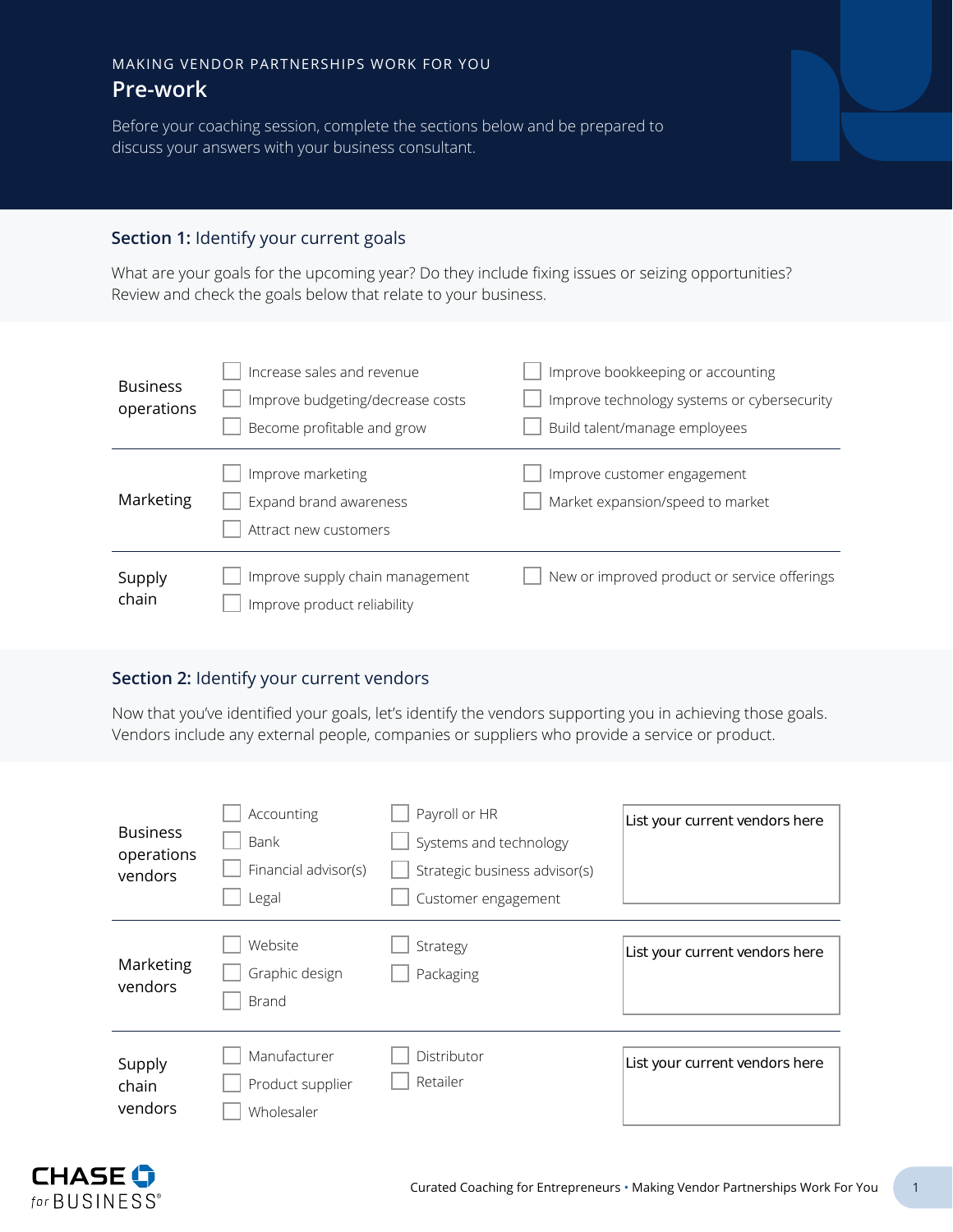## **Section 3:** Identify new vendors

After completing the previous sections, have you identified any goals for your business where you don't yet have a vendor supporting you?

List any business goals where you don't currently have vendor support:

### **Section 4:** Food for thought

Strong vendor relationships are at the core of a business's success. But what makes a great vendor relationship? Communication, performance and trust. Consider the following framework when thinking about your current vendors and suppliers.

|                                             | Do you communicate regularly and effectively?<br>0                                          |
|---------------------------------------------|---------------------------------------------------------------------------------------------|
|                                             | What are the communication norms and expectations?<br>0                                     |
| Do you have good<br>communication with your | Are goals and expectations clear?<br>Ø                                                      |
| vendor(s)?                                  | Are roles and responsibilities clearly established?<br>0                                    |
|                                             | Contracts that detail mutual expectations help strengthen communication<br>between parties. |
|                                             |                                                                                             |
|                                             | Do you regularly review deliverables and performance?<br>2                                  |
|                                             | Are key performance indicators (KPIs) clearly established?<br>0                             |
| Are your vendor(s) meeting your             | Have your vendor(s) been meeting KPIs or other success metrics?<br>2                        |
| performance expectations?                   | Is your vendor timely and reliable with their work?<br>❷                                    |